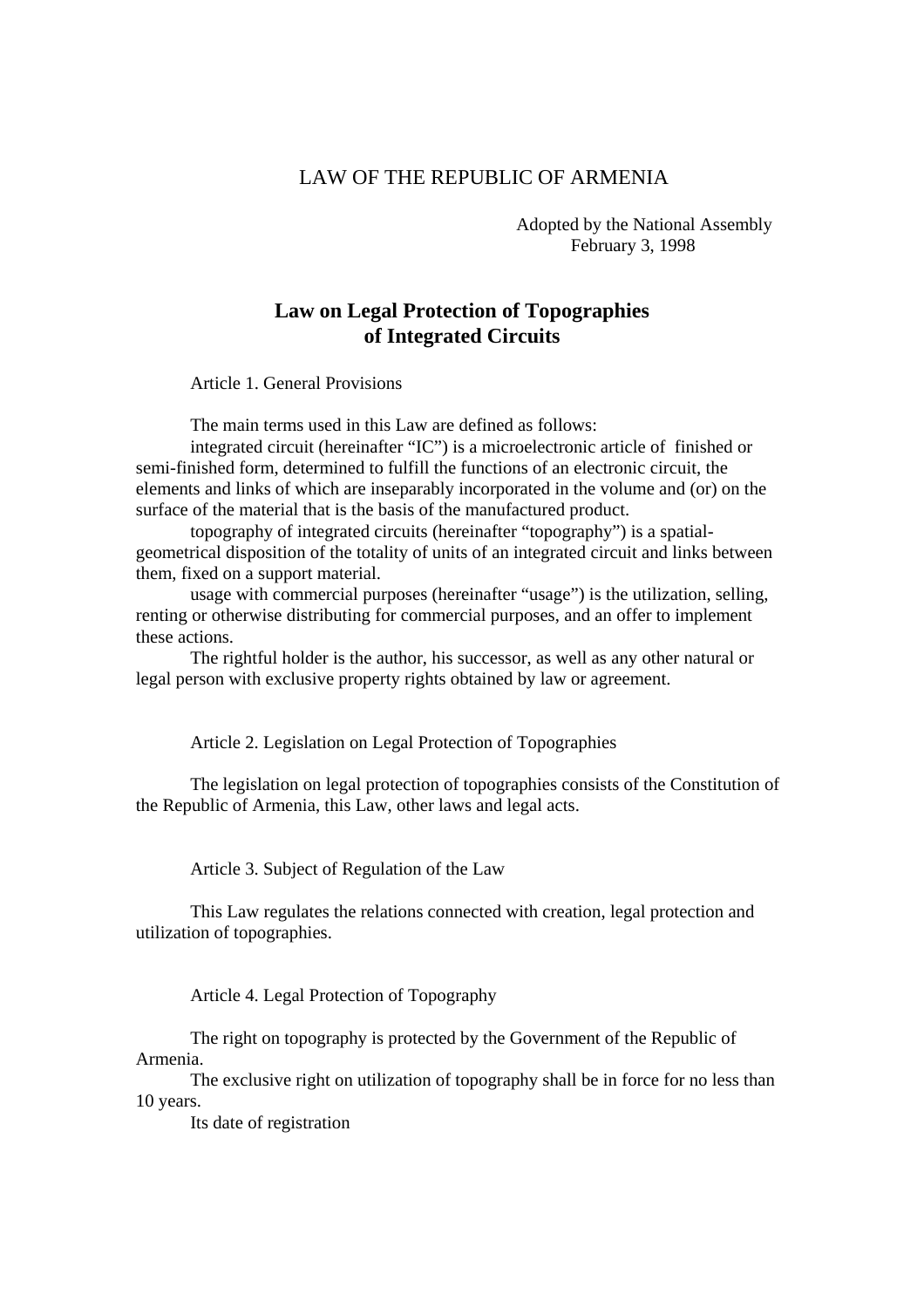a) is counted from the date of filing an application for registration or from the first registered commercial exploitation wherever in the world it occurs.

 b) is determined by the authorized state body of the Armenian Government (hereinafter "authorities") dealing with registration issues.

 In case of independent creation of similar original topography by another author, the period of validity of exclusive right on utilization of topography shall not exceed 10 years.

Article 5. Subject and Terms of Legal Protection

This Law provides the protection of original topography only.

 Topography is considered to be original if it is a result of the creative work of the author. Topography is considered to be original if not proved to the contrary.

 If topography consists of a totality of units well-known to its producers and manufacturers by the date of its creation, it is not protected by this Law.

 If topography consists of a totality of units well-known to its producers and manufacturers by the date of its creation, it is protected by the Law only in case such totality of units meets the demands of paragraph 2 of this Article.

 Due to this Law legal protection is not provided to such ideas, methods, systems, technologies, encoded information, that may be implemented in topography.

Article 6. Authorship on Topography

 The author of topography is considered to be a natural person, whose creative activities resulted in originating this topography.

 If the topography is created by several natural persons jointly, each of these persons is considered to be its author.

 The natural person, who had no individual creative input in origination of the topography, who rendered only technical, organizational or financial assistance to the author, as well as the person who facilitated the procedures of registration of the right on utilization of topography, is not recognized as the author of topography.

 Right on authorship is an inalienable right, and it is permanently protected by the Law.

 The author preserves the right not to be mentioned as an "author" in the published information about the certificate on registration of topography.

## Article 7. Property Rights

 The author or any other rightful holder has the exclusive right on utilization of topography, that gives him the opportunity to manufacture and to distribute such kind of topographies of integrated circuits, as well as to prohibit its usage in cases contradicting the Law.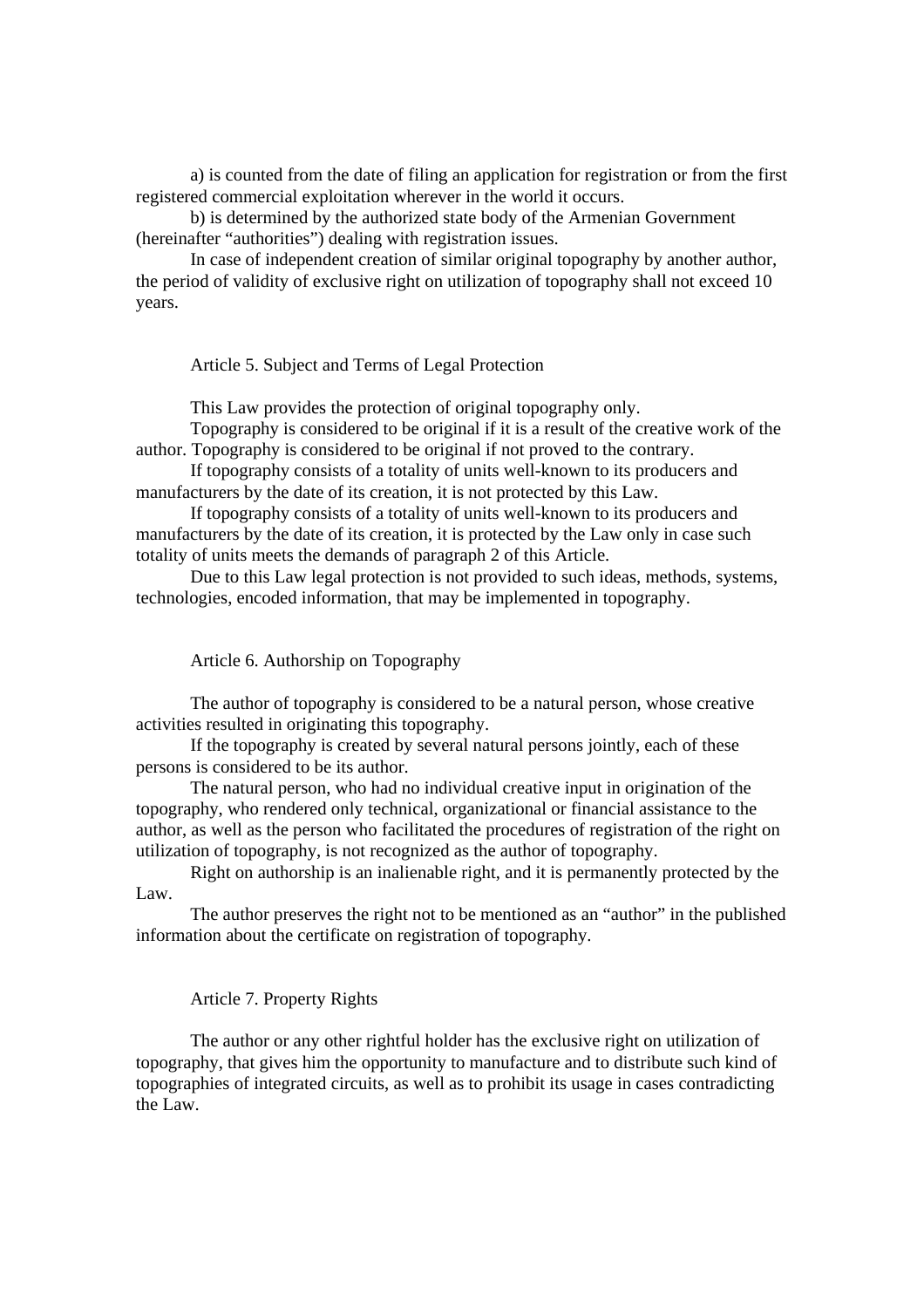In case the exclusive right on utilization of topography belongs to several persons, the interrelations between them are determined by a mutual agreement. In case of absence of such an agreement each of them has the right to use topography on his own discretion, but he is deprived of transferring the rights on utilization of topography to another person or giving permission on usage without consent of other rightful holders.

 The exclusive right on utilization of topography, created as a result of discharging official duties or by an order of the employer, belongs to the employer if the agreement signed between the author and the employer makes no provisions for other cases.

 The amount of fee and the procedure of remuneration to the author may be determined also by this agreement.

 According to the agreement between the author and the customer (other than the employer) the exclusive right on utilization of topography belongs to the customer if the agreement makes no provisions for other cases.

 The following activities carried out without consent of the author or of the rightful holder are considered to be an infringement of the exclusive right on utilization of topography:

 a) copying of the topography or of any of its part by means of using it in an integrated circuit or by any other means, excluding the case of copying of the part not being original.

 b) utilization, importing, selling, renting or otherwise distributing for commercial purposes a protected topography or an integrated circuit with this topography, as well as an offer to implement these actions.

 If one rightful holder cannot use the topography without infringement of the exclusive right of another rightful holder, according to the agreement, he has the right to demand for a license on utilization from the latter. In case of disagreement the problem may be solved judicially.

Article 8. Transfer of Property Rights

 According to the agreement the property rights on topography can be wholly or partially transferred to other natural or legal persons. The agreement is destined to determine the methods and the extent of utilization of topography, the amount of payment, the procedures of remuneration and the period of validity of the agreement. According to the Law the property right on topography is inheritable.

 The agreements on surrender of the exclusive property rights on topography shall be registered by an authorized state body.

The agreement without registration is considered to be invalid.

 Due to consent of the parties the agreements on transferring the property rights on topography can be registered by an authorized state body.

 Article 9. Cases not Recognized as Infringements of Exclusive Right on Utilization of Topography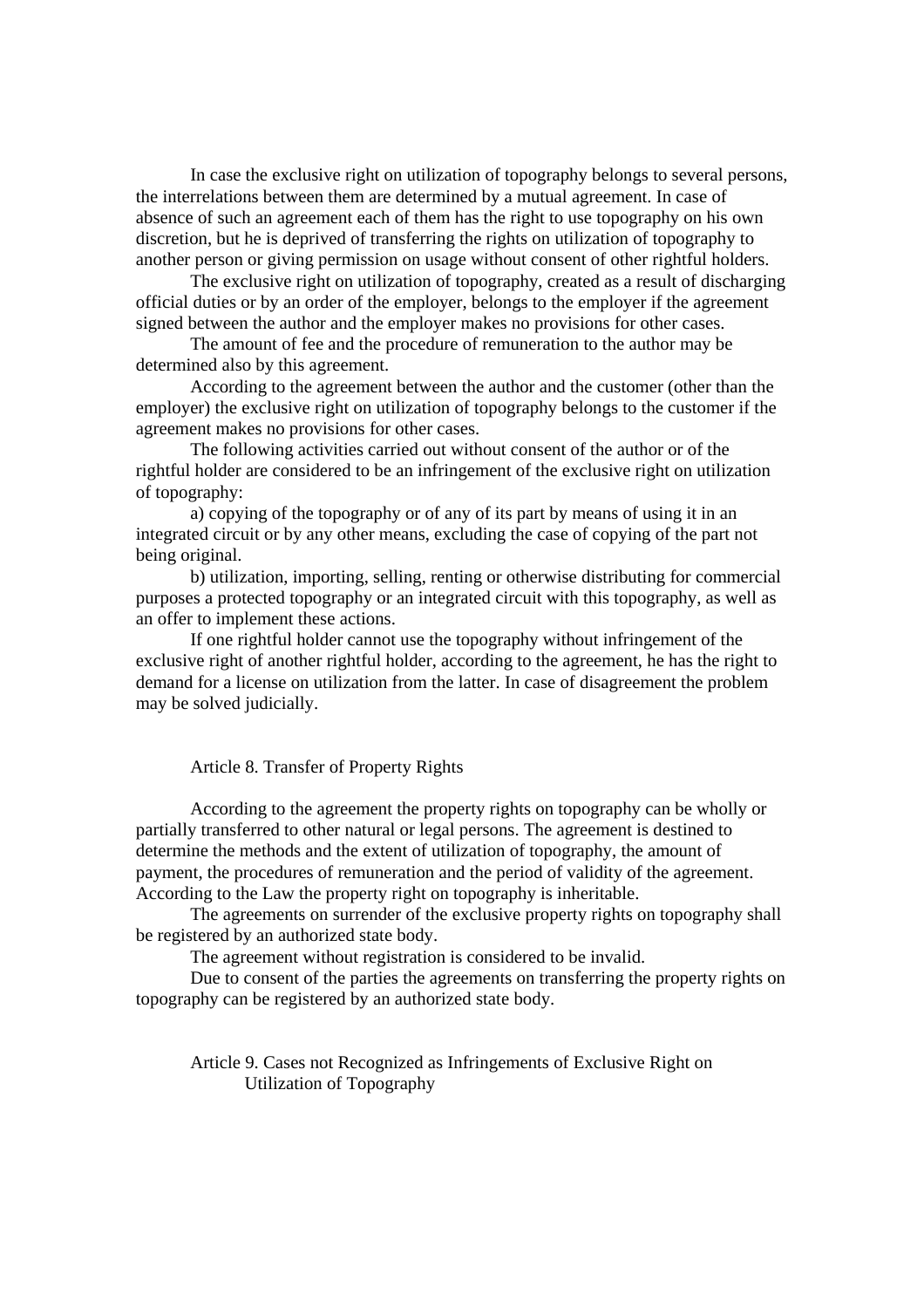The following cases are not recognized as infringements of the exclusive right on utilization of topography:

 a) utilization of legally acquired integrated circuits (IC-s) or products containing such IC-s, if the person carrying out this activity did not know and had no reasonable ground to know that these IC-s or the articles containing such IC-s are manufactured and distributed with infringement of the exclusive right on utilization of topography. On receiving a sufficient notice from the rightful holder of the topography this person shall be liable to pay an adequate compensation for each IC or for each article containing such IC;

 b) utilization for individual purposes without deriving a profit of it, as well as usage for the purposes of estimation, analysis, investigation or education;

 c) distribution of such IC-s with protected topography which are legally put into economic turnover.

 If the infringement was committed in respect of an identical original topography created independently by another author it is not recognized as a violation of the exclusive rights on utilization of topography, indicated in paragraph 5 Article 7 of the Law.

## Article 10. State Registration of Topography

 The author of topography or any other rightful holder thereof, either himself or via his representative, may request registration of the topography of integrated circuits.

 If the topography was used before the request, the registration may be declared not later than 2 years from the date of the first utilization of the topography.

The request shall relate only to one topography and shall contain:

 a) a petition for state registration of the topography of IC, containing the indication of the name of the rightful holder, as well as of the author if he agrees to be mentioned in it, the place of location or residence and the date of the first utilization (if it has been used).

b) topography identification materials, including an abstract.

The required documents are determined by the authorized state body.

 On receiving the request for registration the authorized state body examines the existence of the relevant documents and their correspondence to the requirements mentioned in paragraphs 3-5 of this Article.

 If the result is positive after the examination, the authorized state body registers the topography in the Armenian State Register of Topographies of Integrated Circuits (hereinafter "State Register") within a 5 day period, gives a certificate of state registration of topographies of IC-s (hereinafter "Certificate") and publishes information on the registered topography in its official bulletin within a 3 months period.

 The applicant preserves the right to do amendments, modifications and corrections in the documents of the request during 2 months from the date of application or registration by the authorized state body.

 The authorized state body determines the order of state registration, the form of certificate, the list of data indicated in it, as well as the list of information to be published in the official bulletin.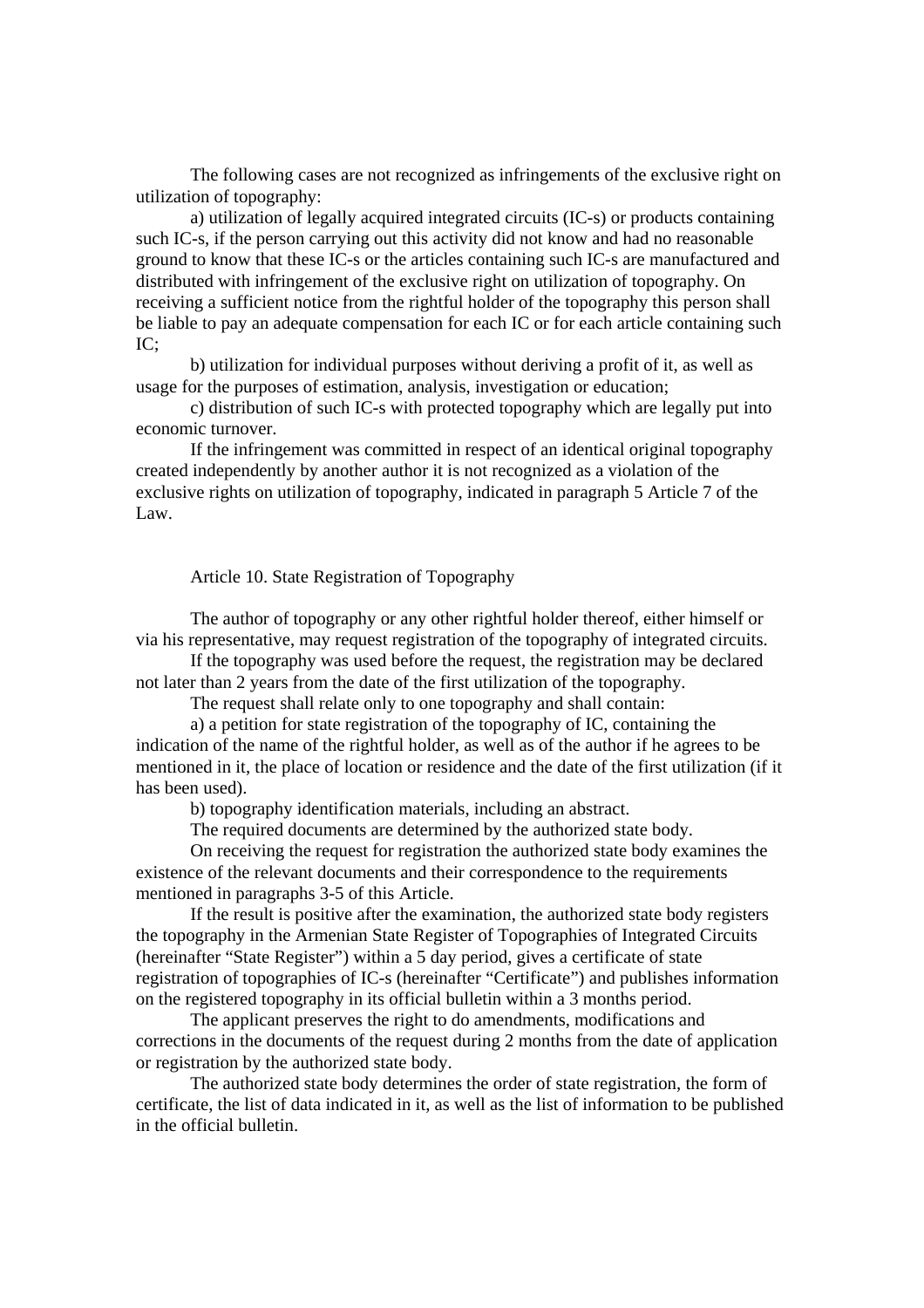Information registered in the State Register is recognized as true, until the contrary is proved. The applicant is responsible for verification of the information.

 To advertise his rights the author of the topography or any other rightful holder thereof is entitled to indicate on the protected topography and on the articles containing such topography a warning sign in a form of Latin letter T,  $T$ ,  $T'$ ,  $T'$ ,  $T'$ ,  $T'$ , date of beginning of the effective period of the exclusive right on the utilization of the topography, as well as information destined to identify the rightful holder thereof.

Article 11. Protection of Rights on Topography

 To protect the rights on topography its author or any other rightful holder thereof can take legal steps.

The author of topography or any other rightful holder has the right to demand for:

a) restoration of the status existing before the infringement of the rights.

b) compensation for incurred damages, including infringer's illegal earnings.

 c) implementation of other measures foreseen by the legislation, which are connected with the protection of the rights.

 By decision of the court the illegally manufactured IC-s and articles containing them, as well as the materials and the facilities determined to manufacture them, can be confiscated, destroyed, sold, and the amount received from their realization may be transferred to the state budget or to the plaintiff on his request for compensation.

Article 12. Protection of Rights on Topography in Foreign Countries

 The author or any other rightful holder of topography created in the Republic of Armenia can solicit foreign countries for legal protection.

Article 13. Rights of Foreign Natural and Legal Persons

 According to the international agreements of the Republic of Armenia foreign natural and legal persons enjoy the rights provided by the Law and have the same responsibilities as all Armenian citizens, enterprises and organizations.

Article 14. State Fees

 For actions connected with the state registration and legal protection of topographies of IC-s state fees are levied; the types, amounts and form of payment are determined by the Law.

Article 15. International Agreements